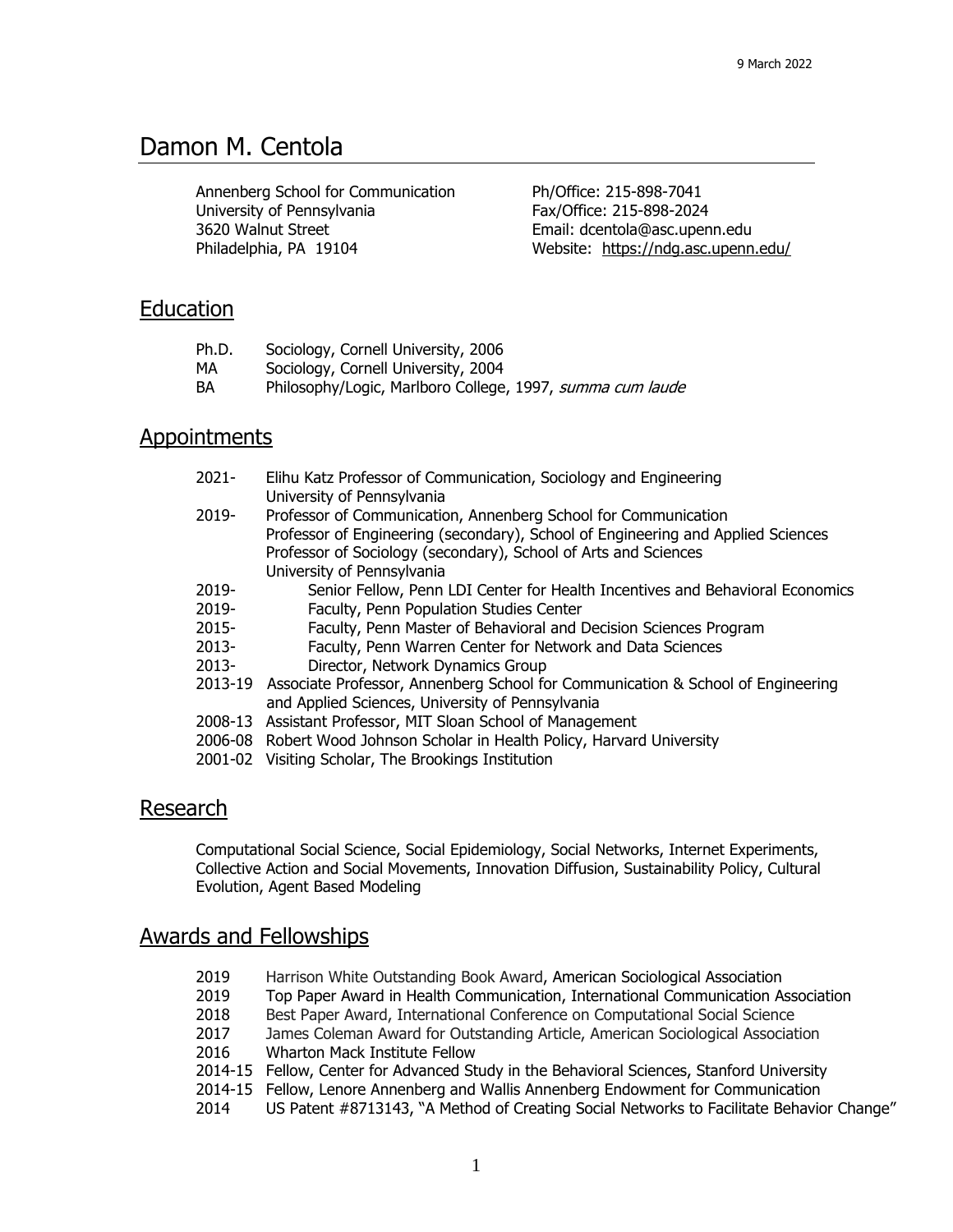- 2012 Kavli Frontiers of Science, National Academy of Sciences
- 2011 Leo Goodman Early Career Award in Sociological Methodology, American Sociological Association
- 2011 Award for Outstanding Article in Mathematical Sociology, American Sociological Association
- 2010 MIT Faculty Prize for Research in Computers and Communications
- 2009 Award for Outstanding Article in Mathematical Sociology, American Sociological Association
- 2006 Award for Outstanding Article in Mathematical Sociology, American Sociological Association
- 2004 Columbia University Exchange Scholar Fellowship
- 2004 NSF EITM Summer Fellowship
- 2002 Cornell University Russell Sage Fellowship
- 2002 NSF IGERT Fellowship in Non-linear Dynamics and Chaos
- 2000 Santa Fe Institute Summer Fellowship

### Grants

- 2022-24 PI, Penn Medical Communication Research Institute Grant for "An Experimental Implementation Study to Evaluate the Effects of Networked Collective Intelligence on Medical Bias in a Medical Training Center" (\$50,000 direct)
- 2022-24 PI, PerBak Capital Grant for "Identifying Market Conditions for Sentiment Cascades and Crash Risk" (\$100,000 direct)
- 2022-24 Co-PI, John Templeton Foundation Grant for "The Impact of Social Norms on Virtue" (\$299,742 direct) with Liane Young.
- 2021-23 PI, Robert Wood Johnson Pioneer Grant for "Network Science to Improve Health Equity in Underserved Online Communities" (\$658,143)
- 2019-20 PI, Facebook Grant for "Networked Crowdsourcing: An Online Experiment in Content Moderation" (with Doug Guilbeault) (\$96,000 direct)
- 2017-19 PI, NIH Grant for "Using Social Networks to Improve Scientific Communication about Tobacco Use" (\$50,000, direct)
- 2016-19 PI, Robert Wood Johnson Pioneer Grant for "Improving Medical Decision Making through the Wisdom of Crowds" (\$390,041)
- 2016-19 Co-PI, Swedish Foundation Grant for "Career Development Workshops to Promote Analytical Sociology" (with Peter Hedstrom, Elizabeth Bruch, and Emily Erikson) (\$109,350 direct)
- 2016-17 PI, Penn Center for Online Learning Course Development Award for "Network Dynamics and Social Behavior" (\$17,000 direct)
- 2014-17 Co-PI (with Urmimala Sarkar, UCSF), NIH R01 Grant for "Influencing Cervical Cancer Prevention and Detection through Social Media," (\$1,885,685)
- 2014-16 Co-PI (with Christine Dehlendorf, UCSF), Hewlett Foundation Grant for "Effects of Peer Influence on Long-Acting Reversible Contraceptive Use" (\$423,500 direct)
- 2013-14 PI, Annenberg National Health Communication Study Seed Grant for "How Online Networks Impact Health Outcomes" (\$35,000, direct)
- 2009-12 PI, James S. McDonnell Foundation Complex Systems Grant for "Experimental Investigations into the Effects of Network Structure on Social Contagions" (\$259,000 direct).
- 2004-05 Co-Investigator (with Michael Macy), NSF Human and Social Dynamics Grant for "Network Topology and the Dynamics of Collective Action" (\$90,946).

### Books

Centola, Damon. 2021. *Change: How to Make Big Things Happen*. New York: Little, Brown & Co. • Translations into Chinese, Romanian, Korean, Russian, Dutch, Thai, Japanese, Italian, Turkish, Portuguese (Brazil)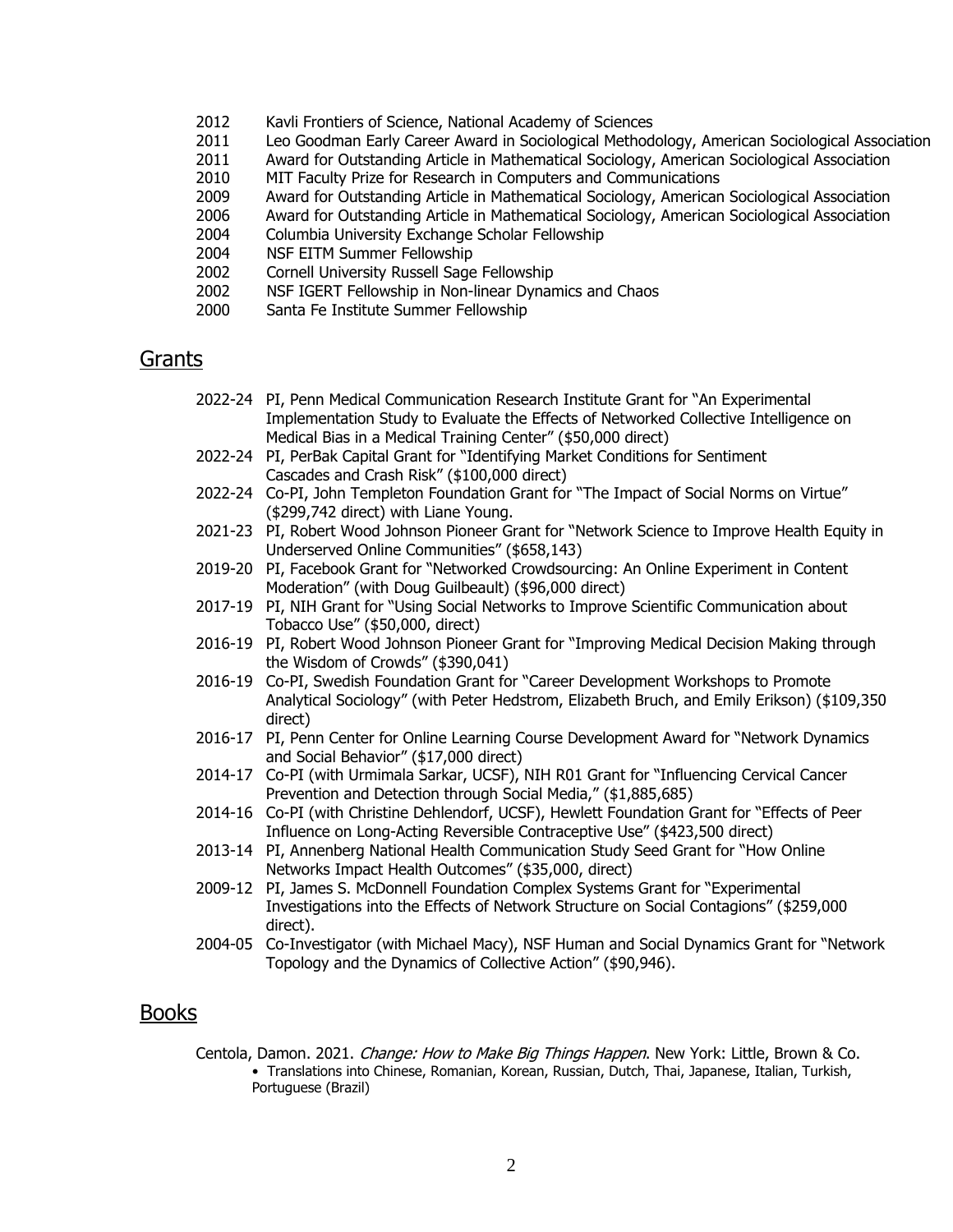• Selected Reviews & Coverage: [Nature,](https://www.nature.com/articles/d41586-021-00262-1) New [York Journal of Books,](https://www.nature.com/articles/d41586-021-00262-1) The New [York Times,](https://www.nytimes.com/2021/07/28/well/live/motivation-energy-advice.html) NPR [Hidden Brain,](https://www.kqed.org/radio/program/hidden-brain) [Radio](https://whyy.org/episodes/masking-and-vaxxing-for-the-public-good/) Times, [Inside Higher Ed,](https://www.insidehighered.com/blogs/learning-innovation/3-questions-josh-kim-first-time-coursera-conference-attendee) [Annual Reviews,](https://www.annualreviews.org/shot-of-science/story/safe-behavior-is-contagious) [The Current,](https://www.hachettebookgroup.com/imprint/the-current/) [Ottawa Writers Festival,](https://writersfestival.org/authors/spring-2021/damon-centola) [ABC Australia,](https://www.abc.net.au/radionational/programs/themoney/jobkeeper-utes-and-holiday-homes/13168958) [Times of India](https://timesofindia.indiatimes.com/home/education/news/books-to-guide-you-to-leadership-personal-growth/articleshow/80598653.cms)

Centola, Damon. 2018. How Behavior Spreads: The Science of Complex Contagions. Princeton, NJ: Princeton University Press.

- 2019 Harrison White Outstanding Book Award, American Sociological Association
- Translations into Chinese, Arabic

• Selected Reviews & Coverage: Science, [Journal of Mathematical Sociology,](https://www.tandfonline.com/doi/full/10.1080/0022250X.2019.1593522) Information, Communication & [Society,](https://www.tandfonline.com/doi/full/10.1080/1369118X.2019.1651371) [New](https://undark.org/article/spread-of-behavior-five-questions-for-damon-centola/) Scientist, MIT Sloan Management Review, [Strategy + Business,](https://www.strategy-business.com/blog/Making-Change-Contagious?gko=21f21) [The American Interest,](https://www.the-american-interest.com/2018/08/03/plucking-out-the-heart/) [American Journal of Sociology,](https://www.journals.uchicago.edu/doi/abs/10.1086/705807?mobileUi=0&journalCode=ajs) [Contemporary Sociology](https://journals.sagepub.com/doi/full/10.1177/0094306120902417c)

### Peer-Reviewed Articles

Centola, Damon et al. 2021. Nature Communications. "The Reduction of Race and Gender Bias in Clinical Treatment Recommendations Using Clinician Peer Networks in an Experimental Setting." 12, 6585.

• Selected as *Nature Communications* feature article in Social Sciences [Kaiser Health News,](https://khn.org/morning-breakout/viewpoints-tackling-the-rural-doctor-shortage-collective-intelligence-can-eliminate-medical-bias/) [LATimes](https://www.latimes.com/opinion/story/2021-11-29/medicine-bias-gender-race)

Guilbeault, Doug and Damon Centola. 2021. Nature Communications. "Topological Measures for Identifying and Predicting the Spread of Complex Contagions." 12, 4430. • Selected as *Nature Communications* feature article in Applied Physics and Mathematics [FastCompany,](https://www.fastcompany.com/90657798/want-to-go-viral-influencers-wont-be-much-help-if-youre-trying-to-spread-a-complex-idea) [PNAS,](http://blog.pnas.org/2021/07/well-connected-members-of-tight-knit-groups-spread-controversial-ideas-much-more-readily-than-influencers/) [Cosmos,](https://cosmosmagazine.com/people/behaviour/under-the-social-influence/) [Washington Post](https://www.washingtonpost.com/arts-entertainment/2021/08/08/jennifer-aniston-vaccines/)

#### Guilbeault, Doug, Andrea Baronchelli and Damon Centola. 2021. Nature Communications. "Experimental Evidence for Scale-Induced Category Convergence across Populations." 12, 327.

• Cognitive Science Society's Computational Modeling Prize in Applied Cognition [Science Daily,](https://www.sciencedaily.com/releases/2021/01/210112085403.htm) [Technology Networks](https://www.technologynetworks.com/neuroscience/news/groupthink-in-action-individual-differences-disappear-in-50-person-groups-344492)

- Brackbill, Devon and Damon Centola. 2020. PlosOne. "Impact of network structure on collective learning: An experimental study in a data science competition." 15(9): e0237978.
- Guilbeault, Doug and Damon Centola. 2020. PlosOne. "Networked Collective Intelligence Improves Dissemination of Scientific Information Regarding Smoking Risks." 15(2): e0227813. [News Medical](https://www.news-medical.net/news/20200206/Study-demonstrates-the-power-of-networked-collective-intelligence-for-public-health.aspx)
- Dehlendorf, Christine, et al. 2020. Contraception. "Birth Control Connect: a randomized trial of an online group to disseminate contraceptive information."
- Zhang, Jingwen and Damon Centola. 2019. Annual Review of Sociology. "Social Networks and Health: New Developments in Diffusion, Online and Offline." Vol. 45(1):91-109. [Science,](https://www.sciencemag.org/news/2020/06/just-50-americans-plan-get-covid-19-vaccine-here-s-how-win-over-rest) [PNAS,](https://www.pnas.org/content/early/2020/07/21/2013249117) [Annual Reviews Magazine](https://www.annualreviews.org/shot-of-science/story/safe-behavior-is-contagious)
- Zhang, Jingwen et al. 2019. Preventive Medicine. "Facts or stories? How to use social media for cervical cancer prevention: A multi-method study of the effects of sender type and content type on increased message sharing." 126 (105751).

• 2019 Top Paper Award, Health Communication Division, International Communication Association

- Le, Gem et al. 2019. *Plos One*. "Perceptions of cervical cancer prevention on Twitter uncovered by different sampling strategies." Feb 11;14(2):e0211931.
- Becker, Joshua, Ethan Porter and Damon Centola. 2019. Proceedings of the National Academy of Sciences. "The Wisdom of Partisan Crowds." 116 (22) 10717-10722. [Harvard Business Review](https://hbr.org/2019/07/research-for-crowdsourcing-to-work-everyone-needs-an-equal-voice)

Lyson, Helena et al. 2019. *Journal of Cancer Education.* "Social media as a tool to promote health awareness: results from an online cervical cancer prevention study." 34(4):819-822.

- Guilbeault, Doug, Joshua Becker and Damon Centola. 2018. Proceedings of the National Academy of Sciences. "Social Learning and Partisan Bias in the Interpretation of Climate Trends." 115 (39) 9714-9719.
	- Featured Cover Article
	- 2018 Best Paper Award, International Conference on Computational Social Science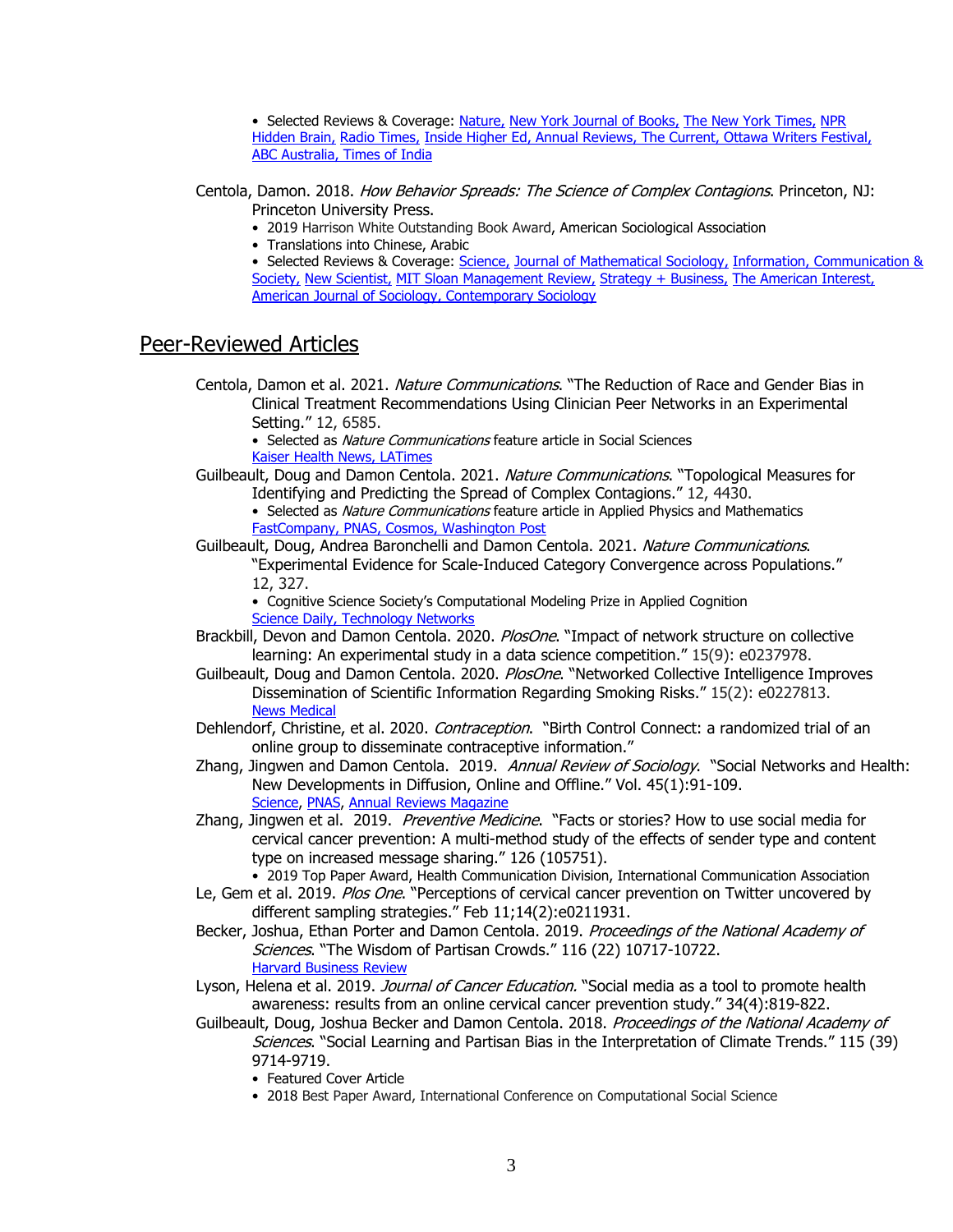[Washington Post,](https://www.washingtonpost.com/science/2018/09/07/bursting-peoples-political-bubbles-could-make-them-even-more-partisan/?noredirect=on&utm_term=.1a4ace95cd92) PBS News Hour, [Bloomberg](https://www.bloomberg.com/view/articles/2018-09-12/political-labels-interfere-with-the-wisdom-of-crowds)

Centola, Damon, Joshua Becker, Devon Brackbill, and Andrea Baronchelli. 2018. Science. "Experimental Evidence for Tipping Points in Social Convention." 360: 1116-19. • 2019 Honorable Mention for Granovetter Award for Outstanding Article, Mathematical Sociology Section, American Sociological Association

The Atlantic, [Scientific American ,](http://https/www.theatlantic.com/science/archive/2018/06/the-tipping-point-when-minority-views-take-over/562307/) [Fast Company,](https://www.fastcodesign.com/90176846/the-magic-number-of-people-needed-to-create-social-change) [Wired](https://www.wired.co.uk/article/extinction-rebellion-climate-protests-london)

- Fox, E., et al. 2017. Contraception. "Birth Control Connections: the Effect of Online Social Communication on Contraceptive Attitudes. 96(4), 290-291.
- Becker, Joshua, Devon Brackbill, and Damon Centola. 2017. Proceedings of the National Academy of Sciences. "Learning Is Robust to Noise in Decentralized Networks." 114:E9184.
- Becker, Joshua, Devon Brackbill, and Damon Centola. 2017. Proceedings of the National Academy of Sciences. "Network Dynamics of Social Influence in the Wisdom of Crowds." 114 (26): E5070-E5076.

• 2018 Honorable Mention for Outstanding Article, Mathematical Sociology Section, American Sociological Association

[Harvard Business Review](https://hbr.org/2019/07/research-for-crowdsourcing-to-work-everyone-needs-an-equal-voice)

- Zhang, Jingwen et al. 2016. Preventive Medicine Reports. "Support or Competition? How Online Social Networks Increase Physical Activity: A Randomized Controlled Trial." (4): 453-458. [TIME,](http://time.com/4553305/workout-competition-exercise-motivation/) [CBS News,](http://www.cbsnews.com/news/need-motivation-to-exercise-try-online-competition/) [US News & World Report,](http://health.usnews.com/health-care/articles/2016-11-08/friendly-competition-on-social-media-may-get-you-to-the-gym) [The Wall Street Journal,](http://www.wsj.com/articles/an-orthopedic-surgeon-stays-disciplined-via-sweaty-selfies-1483790403?emailToken=JRrzc/1+aX6WhNw2b8w10hgvdLUIDPeESlLcaWvXIEfBs3qQuv6o1r5wi9qsqmK3QUd86txB8W82ACbOjWN2TYqKlrpxkFq/PiAB/sqbgFXXYh8=) The [New York Times](https://www.nytimes.com/2021/07/28/well/live/motivation-energy-advice.html)
- Centola, Damon. 2015. American Journal of Sociology. "The Social Origins of Networks and Diffusion." 120 (5): 1295-1338.
	- Featured Lead Article
	- 2017 James Coleman Award for Outstanding Article, Rationality and Society Section, American Sociological Association

**[Science Newsline](http://www.sciencenewsline.com/news/2015062314370043.html)** 

Centola, Damon and Andrea Baronchelli. 2015. Proceedings of the National Academy of Sciences. "The Spontaneous Emergence of Conventions: An Experimental Study of Cultural Evolution." 112 (7): 1989-1994.

• 2015 Selected as one of the best papers of the year by the section on Communication, Information, Technologies and Media Sociology, American Sociological Association [Washington Post,](https://www.washingtonpost.com/news/speaking-of-science/wp/2015/02/07/behind-the-ebb-and-flow-of-baby-names/) [Chicago Tribune,](http://www.chicagotribune.com/lifestyles/chi-baby-names-20150207-htmlstory.html) [NPR Newsworks,](http://www.newsworks.org/index.php/local/healthscience/78123-the-origin-of-consensus-explaining-the-arab-spring-and-trendy-baby-names) [Huffington Post](http://www.huffingtonpost.com/2015/02/06/social-trends-online_n_6580354.html)

- Zhang, Jingwen et al. 2015. *Data In Brief*. "Identifying the effects of social media on health behavior: Data from a large-scale online experiment." (5): 453-457.
- Zhang, Jingwen et al. 2015. *Preventive Medicine Reports*. "Efficacy and causal mechanism of an online social media intervention to increase physical activity: Results of a randomized controlled trial." (2): 651–657.

[NPR Newsworks,](http://www.newsworks.org/index.php/local/healthscience/86985-hitting-the-gym-with-the-help-of-online-social-networks) [Tech Times,](http://www.techtimes.com/articles/93496/20151010/social-media-can-motivate-people-to-exercise-more-heres-how.htm) [The Economic Times](http://economictimes.indiatimes.com/magazines/panache/web-and-social-media-can-motivate-people-to-exercise-more/articleshow/49271666.cms)

- Centola, Damon and Arnout van de Rijt. 2014. Social Science and Medicine. "Choosing Your Network: Social Preferences in an Online Health Community." 125: 19-31.
- Teyhen, D., et al. 2014. *Mil. Med*. "Incentives to Create and Sustain Healthy Behaviors: Technology Solutions and Research Needs." (179) 12:1419.
- Teyhen, D., et al. 2014. *JOSPT*. "Key Enablers to Facilitate Healthy Behavior Change." (44) 378-387.
- Centola, Damon. 2013. *Circulation*. "Social Media and the Science of Health Behavior." (127) 2135-2144.
- Centola, Damon. 2013. Rationality and Society. "Homophily, Networks, and Critical Mass: Solving the Start-up Problem in Large Group Collective Action." (25) 3-40.
- Centola, Damon. 2013. Journal of Statistical Physics. "A Simple Model of Stability in Critical Mass Dynamics." 151 (1) 238-253
- Centola, Damon. 2011. *Science*. "An Experimental Study of Homophily in the Adoption of Health Behavior." 334:1269-72.

[CNN,](http://thechart.blogs.cnn.com/2011/12/02/similar-friends-may-spread-healthy-behaviors/) [La Repubblica](http://www.repubblica.it/salute/ricerca/2011/11/30/news/social_network_ed_effetti_virtuosi-25873431/)

- Centola, Damon. 2010. Science. "The Spread of Behavior in an Online Social Network Experiment. 329:1194-7.
	- 2011 Award for Outstanding Article in Mathematical Sociology, American Sociological Association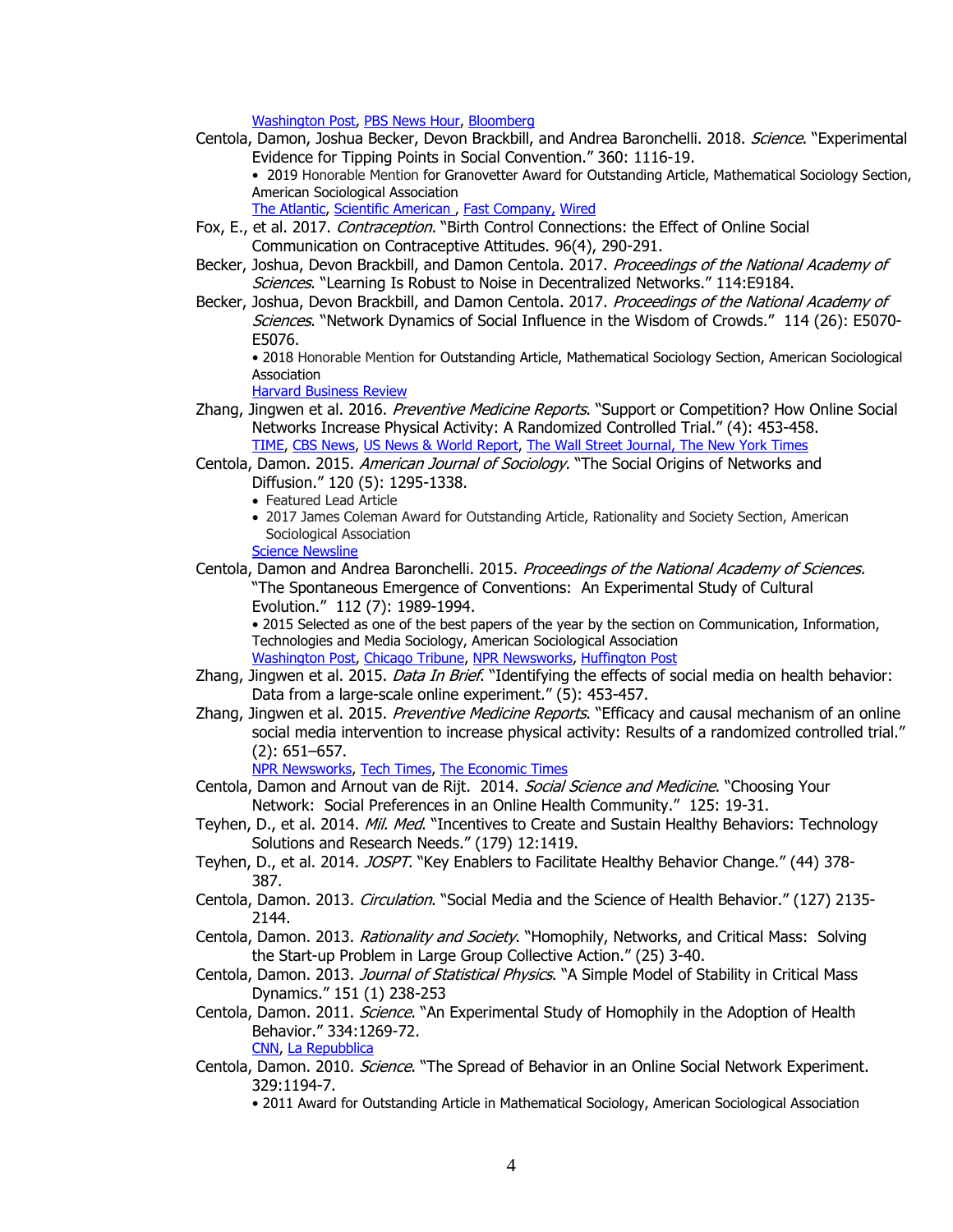• 2011 Award for Outstanding Contribution to Sociological Methodology, American Sociological Association

The New [York Times,](http://www.nytimes.com/2010/09/19/health/research/19stream.html?_r=0) [Wired](http://www.wired.com/2010/09/network-behavior-spread/)

- Centola, Damon. 2008. Journal of Mathematical Sociology. "Failure in Complex Networks." 33(1): 64-68.
- Centola, Damon and Michael Macy. 2007. American Journal of Sociology. "Complex Contagions and the Weakness of Long Ties." 113: 702-34.
	- 2009 Award for Best Publication in Mathematical Sociology, American Sociological Association
	- Reprinted 2012 in Small Worlds Research, by Sebastian Schnettler. New York: Russell Sage Press.
- Centola, Damon, Juan Carlos Gonzalez-Avella, Victor Eguiluz, and Maxi San Miguel. 2007. Journal of Conflict Resolution. "Homophily, Cultural Drift, and the Co-Evolution of Cultural Groups." 51: 905-929.

[PC World](http://www.pcworld.com/article/160966/online_cliques.html)

- Centola, Damon, Victor Equiluz, & Michael Macy. 2007. Physica A. "Cascade Dynamics of Complex Propagation." 374: 449-456.
- Centola, Damon, Robb Willer, and Michael Macy. 2005. American Journal of Sociology. "The Emperor's Dilemma: A Computational Model of Self-Enforcing Norms." 110(4):1009-40. • 2006 Award for Best Publication in Mathematical Sociology, American Sociological Association
	-
	- Reprinted 2012 in *Small Worlds Research*, by Sebastian Schnettler. New York: Russell Sage Press.

### Peer-Reviewed Chapters

- Centola, Damon. 2022. "Complex Contagions," in Research Handbook on Analytical Sociology, edited by Gianluca Manzo. Cheltenham (UK): Edward Elgar (Elgar Advanced Introduction Series).
- Centola, Damon 2021. "Influencers, Backfire Effects and the Power of the Periphery," in Personal Networks, edited by Mario L. Small, Brea L. Perry, Bernice Pescosolido, and Edward Smith. Cambridge (UK): Cambridge University Press.
- Zhang, Jingwen and Damon Centola. 2018. "How Social Networks Shape Social Comparison," in Social Comparison, Judgment & Behavior, edited by Jerry Suls. New York: Oxford University Press.
- Douglas Guilbeault, Joshua Becker and Damon Centola. 2018. "Complex Contagions: A Decade in Review," in *Spreading Dynamics in Social Systems*, edited by Yong Yeol Ahn and Sune Lehmann. New York: Springer Nature.
- Centola, Damon and M. Macy. 2005. "Social Life in Silico: The Science of Artificial Societies," in The Handbook of Group Processes, edited by Susan Whelan. New York: Russell Sage Press.

### Policy Reports

Constantino et al. (in progress). "The Devil in the Details: Social Norm Interventions in the Context of Climate Change," Psychological Science in the Public Interest

Centola, Damon. 2020. "The Complex Contagion of Doubt in the Anti-Vaccine Movement," in 2019 Annual Report of the Sabin-Aspen Vaccine Science & Policy Group. [Science,](https://www.sciencemag.org/news/2020/06/just-50-americans-plan-get-covid-19-vaccine-here-s-how-win-over-rest) [PNAS,](https://www.pnas.org/content/early/2020/07/21/2013249117) [Forbes](https://www.forbes.com/sites/mishagajewski/2020/07/11/were-trying-to-get-people-to-wear-masks-the-wrong-way/#7be1f41e232e)

## Op-Ed and Commentary

Centola, Damon. 2021. "Medical bias can be deadly. Our [research](https://ndg.asc.upenn.edu/wp-content/uploads/2021/11/Op-Ed_-Medical-bias-can-be-deadly.-Our-research-found-a-way-to-curb-it-Los-Angeles-Times.pdf) found a way to curb it ."  $LA$ Times.

Centola, Damon. 2021. "The Dangers of Social Media." The Bottom Line.

Centola, Damon. 2021. "TikTok Stars Shouldn't Hawk Vaccines." The Philadelphia Inquirer.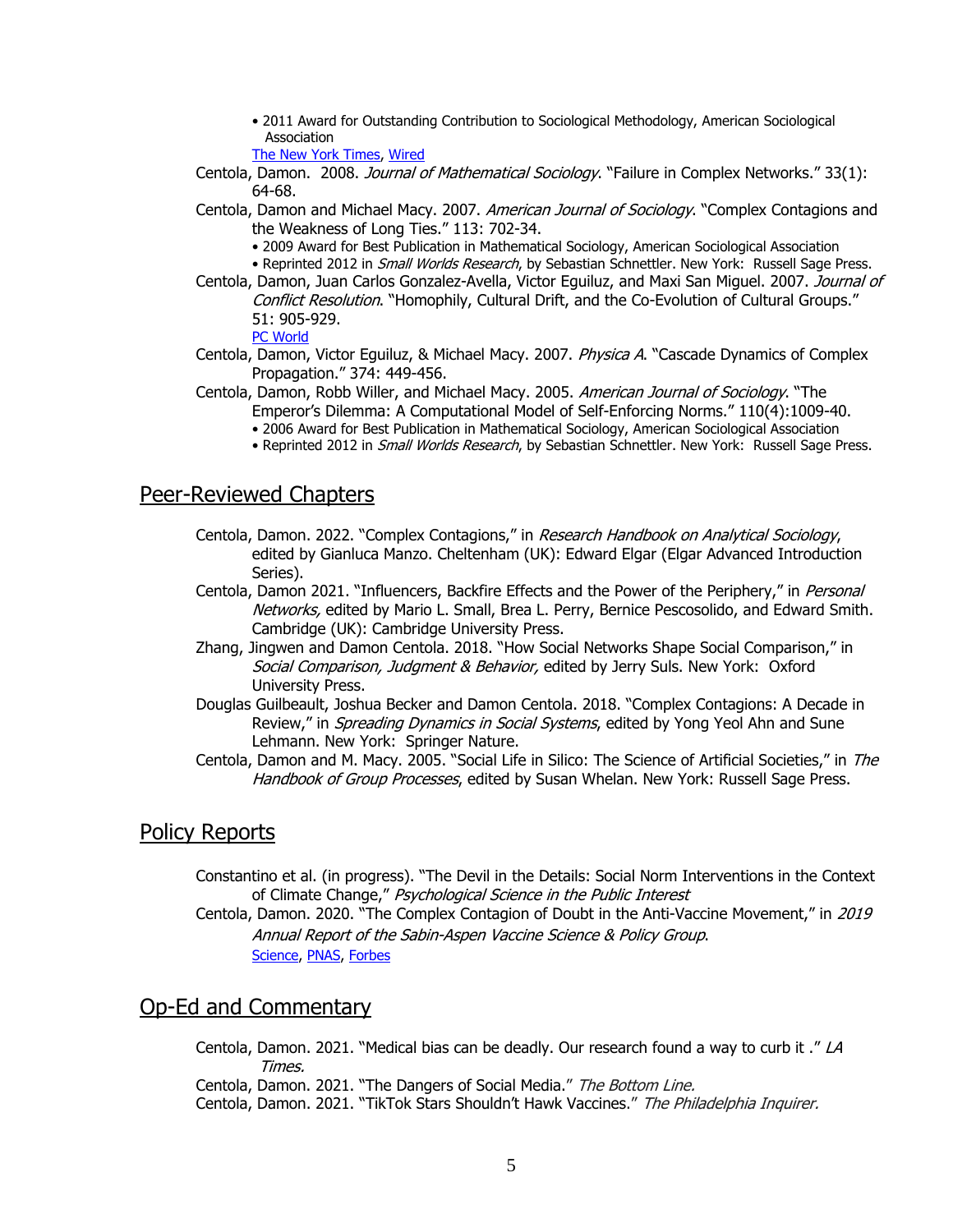- Centola, Damon. 2021. "How to turn the tide on vaccine hesitancy: Apply an algorithm that actually works." The Hill.
- Centola, Damon. 2021. "The Contagion of Doubt: Vaccines and Social Media." Psychology Today.
- Centola, Damon. 2020. "Considering network interventions." Proceedings of the National Academy of Sciences.
- Centola, Damon. 2020. "Why Social Media Makes Us More Polarized and How to Fix It." Scientific American
- Centola, Damon. 2019. "Physician Networks and the Complex Contagion of Clinical Treatment." JAMA Network Open
- Centola, Damon. 2019. "Influential Networks." Nature Human Behavior.
- Centola, Damon. 2019. "The 25 Percent Tipping Point for Social Change." Psychology Today.
- Centola, Damon. 2018. "Which is Better, Support or Competition?" Psychology Today.
- Centola, Damon. 2018. "The Truth About Behavioral Change." MIT Sloan Management Review.
- Centola, Damon. 2018. "What Can `Alice in Wonderland' Tell Us About Life Online?" Psychology Today.
- Centola, Damon. 2018. "Social Learning and Political Polarization" Psychology Today.
- Centola, Damon. 2015. "Controlling Public Opinion: What the Debate over 'The Dress' Reveals." The Conversation. April 07 Issue.

### Patents and Technologies

- 2014 "Establishing A Social Network" (Inventor, US Patent# 8713143)
- 2002 "Net Logo" Agent Based Modeling Environment (Developer, Release 1.0)

### Recent Courses

- Social Networks and the Spread of Behavior (UG): This course explores the nature of diffusion through social networks, the ways networks are formed and shaped by social structures, and the role they play in health behavior, public policy and innovation adoption. Topics include: the theory of social networks, the small world model of network structure; constructing models to represent society; social bases of the adoption of innovations and the spread of new ideas; the role of social networks in controlling changes in public opinion; the emergence of unexpected fashions, fads, and social movements; and the connection between social network models and the design of public policy interventions.
- Network Dynamics of Social Behavior (Coursera): This online course condenses the last decade of research on social networks and behavior change into six modules. Each module provides an indepth look at a particular research puzzle – from understanding racial segregation in residential neighborhoods to optimizing knowledge-discovery teams in data science – with a focus on agentbased models and network theories of social change. Each module in this course provides students with an interactive computational model and step-by-step tutorials for developing their own explorations.
- Research Seminar on Internet Experiments (G): In the last decade, new studies have used Web-based experimentation to identify previously unobservable features of communication networks –from processes of cumulative advantage to the network dynamics of social norms. This course offers a deep-dive into the theoretical work and methodological considerations involved in the creation and execution of successful Web-based experiments.
- Social Theories and Online Data (G): The focus of this course is on using complex systems modeling tools to understand social phenomena. Tools will range from differential equations, to agent based models, to network simulations and evolutionary game theory. Student will learn how to identify the key theoretical and empirical puzzles that motivate their research questions, and to think carefully about how formal/predictive models can be connected with empirical data from online sources.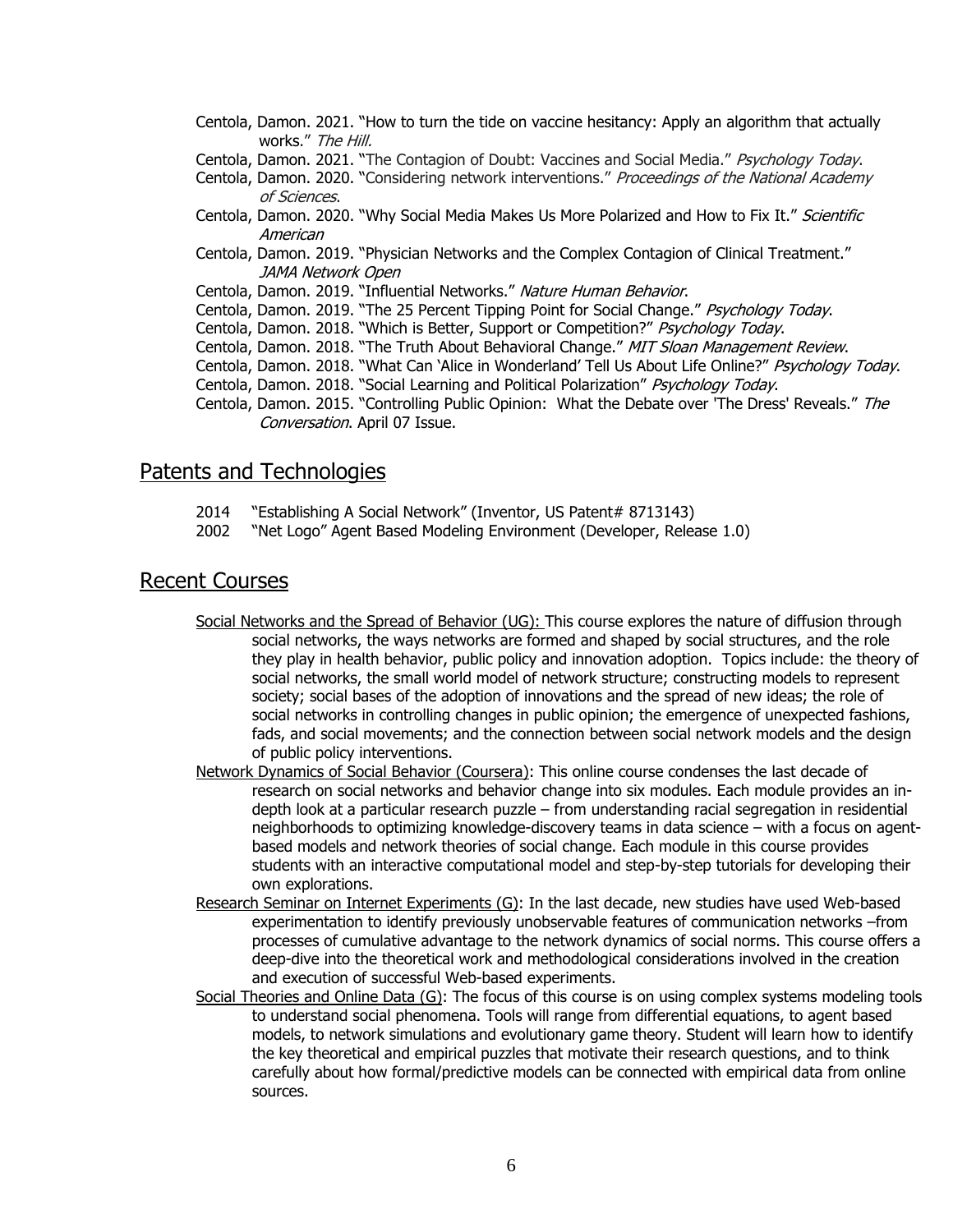### Invited Talks and Keynote Addresses

Stanford, Graduate School of Business, April 2022 Penn Medicine, Family Medicine Residents Colloquium, April 2022 Stanford Medicine, Clinical Excellence Research Center, March 2022 Harvard Law School, March 2022 Arthur Murray Foundation, March 2022 (Keynote) GOED Exchange Annual Meeting, February 2022 Hong Kong Polytechnic, February 2022 Harvard, Shorenstein Center, January 2022 (Plenary Speaker) Stretch Conference, December 2021 (Keynote) KES Global Exchange Twitter Conference, December 2021 Institute of International Finance, November 2021 IU Medical School, Indiana Immunization Coalition, October 2021 (Keynote) Health Progress and Equity Network National Meeting, October 2021 Penn, Medical Communication Symposium, October 2021 DARPA Symposium, October 2021 (Keynote) Asia Forum on Enterprise for Society, September 2021 (Keynote) System Dynamics Conference, July 2021 RWJ Foundation, July 2021 (Keynote) KES Global Exchange, June 2021 Nudgestock, June 2021 Ottawa Writers Festival, June 2021 US Embassy New Delhi, June 2021 (Keynote) WLA Annual Meeting, May 2021 UNC Charlotte, Computer Science Department, May 2021 Moore Foundation, May 2021 Columbia Club of NYC, March 2021 Wharton Club of NYC, March 2021 Penn Club of NYC, March 2021 University of Toronto, March 2021 Moore Foundation, March 2021 Harvard Club NYC, March 2021 Harvard, GSE-LILA, February 2021 McGill University, November 2020 European Research Council, November 2020 Brown University, November 2020 University of Cambridge, July 2020 Cornell, Department of Natural Resources, April 2020 Annual Reviews, Shot of Science, April 2020 Penn, LDI Fellow Retreat, January 2020 Princeton, Woodrow Wilson School, October 2019 Northwestern, Kellogg School of Management, September 2019 (Keynote) Greater Philadelphia Economy League Annual Meeting, September 2019 Aspen Institute, Vaccine Science & Policy Group, September 2019 (Keynote) Climate Land Use Alliance Annual Meeting, September 2019 Penn Sociology, September 2019 Yale Sociology, September 2019 Harvard Club of New York, May 2019 Princeton, Workshop on Vaccination, May 2019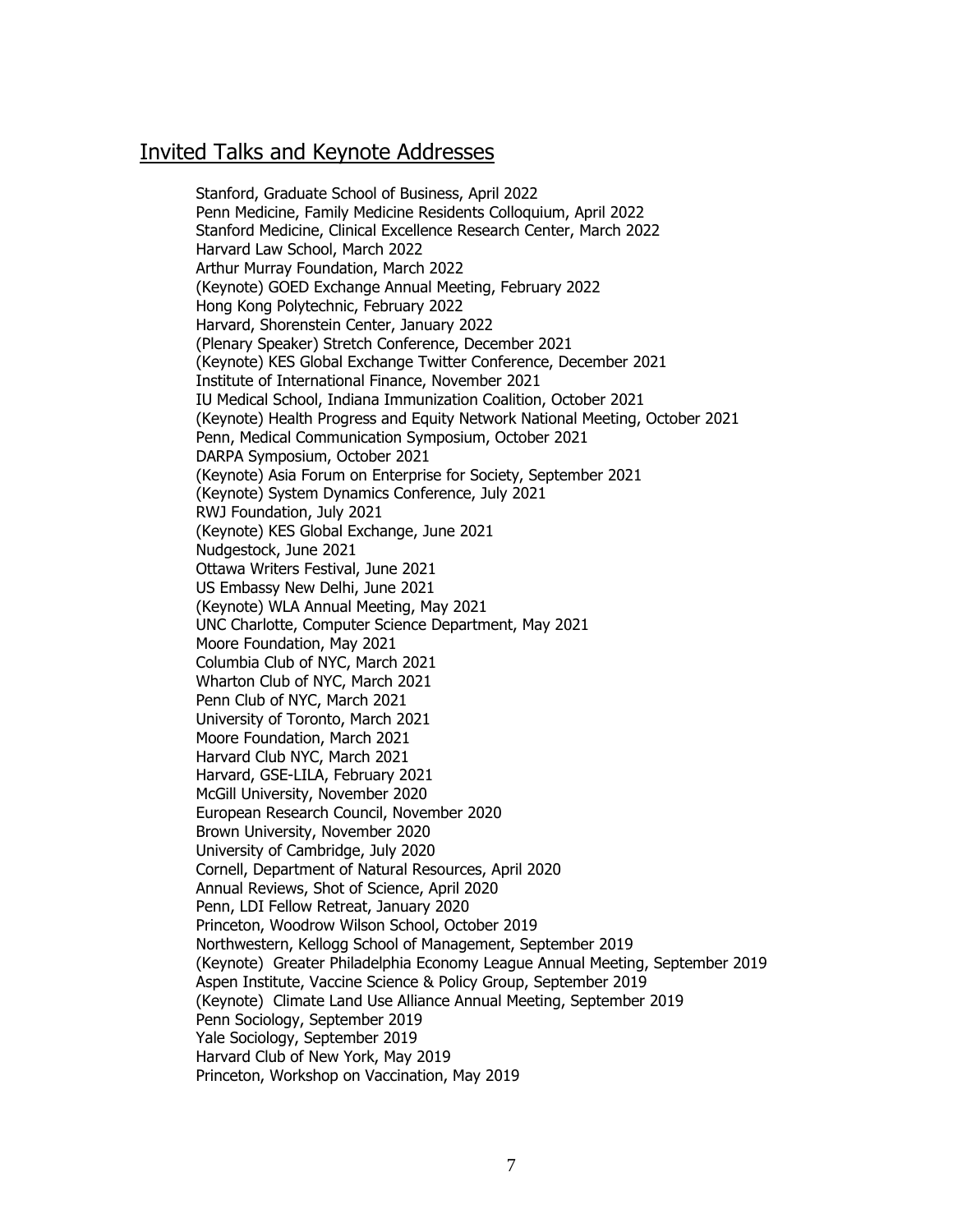(Keynote) University of Utrecht, International Meeting on Experimental and Behavioral Social Science Conference, May 2019 Wharton Club of New York, April 2019 Carnegie Mellon, Complex Social Systems Seminar Series, April 2019 National Institute for Mathematical and Biological Synthesis, Tennessee, April 2019 Cornell Tech Graduate Center, March 2019 CUNY Graduate Center, March 2019 Penn, Regional Alumni Club in Jacksonville, January 2019 UCSF, PRISM Health Symposium, December 2018 Stanford, EE Computer Systems Colloquium, November 2018 Penn, Social and Behavioral Science Workshop, November 2018 Penn, Social Norms and Informal Institutions Lecture, November 2018 Penn, Penndemic 2018, October 2018 Smithsonian Institution, October 2018 Microsoft, Workplace Analytics Workshop, October 2018 Amazon Headquarters, Seattle, Washington, October 2018 Penn, Workshop on Norms and Behavior Change, October 2018 NSF, Distinguished Lecture Series, September 2018 Penn Medicine, Neurosurgery Grand Rounds, September 2018 NIH, Meeting on Misinformation and Social Media, August 2018 Princeton, Woodrow Wilson School, August 2018 (Keynote), ICCS, Network Interventions for Social Good, Cambridge, MA, July 2018 (Keynote), IC2S2, Kellogg School of Management, July 2018 Academy of Behavioral Medicine, Hilton Head, June 2018 HB Sports and Entertainment STTAR Summit, June 2018 (Keynote) American Heart Association, June 2018 Penn, IT Symposium, May 2018 (Keynote), Washington University in St. Louis Medical School Symposium, Missouri, April 2018 Stanford, Social Media and Democracy Workshop, California, April 2018 Santa Fe Institute, New Mexico, April 2018 Mailman School of Public Health, Columbia University, April 2018 The National Academies of Sciences, Engineering, Medicine, Washington, D.C., March 2018 Knowledge Teach-In, Penn, March 2018 UCSF, PRISM Conference, December 2017 NYU, Center for Data Science, December 2017 University of Chicago, Computational Social Science Workshop, November 2017 Penn-CMU, Roybal Center on Behavioral Economics and Health Annual Meeting, October 2017 (Keynote) cSCAN, Glasgow, Scotland, October 2017 Santa Fe Institute, New York, July 2017 Analytical Sociology Workshop, Stockholm, Sweden, June 2017 UC Davis, Re-computing Social Sciences Workshop, May 2017 (Keynote) Society for Adolescent Health and Medicine, New Orleans, March 2017 UCLA, California Center for Population Research, February 2017 Harvard, GSE, February 2017 Drexel, Department of Psychology, January 2017 Penn, Behavioral Economics and Health Symposium, December 2016 UCSF, Center for Vulnerable Populations, December 2016 (Keynote) American Heart Association Annual Innovation Forum, Chicago, November 2016 (Keynote) Social Informatics 2016, Seattle, November 2016 [Penn-CMU, Roybal Center on Behavioral Economics Annual](http://www.eventbrite.com/o/penn-cmu-roybal-center-on-behavioral-economics-and-health-8241038264?utm_source=eb_email&utm_medium=email&utm_campaign=order_confirmation_email&utm_term=orgnamemessage&ref=eemailordconf) Meeting, October 2016 Penn, Psychology and Evolutionary Biology, October 2016 Princeton, Department of Sociology, October 2016 Yale, YINS Workshop, September 2016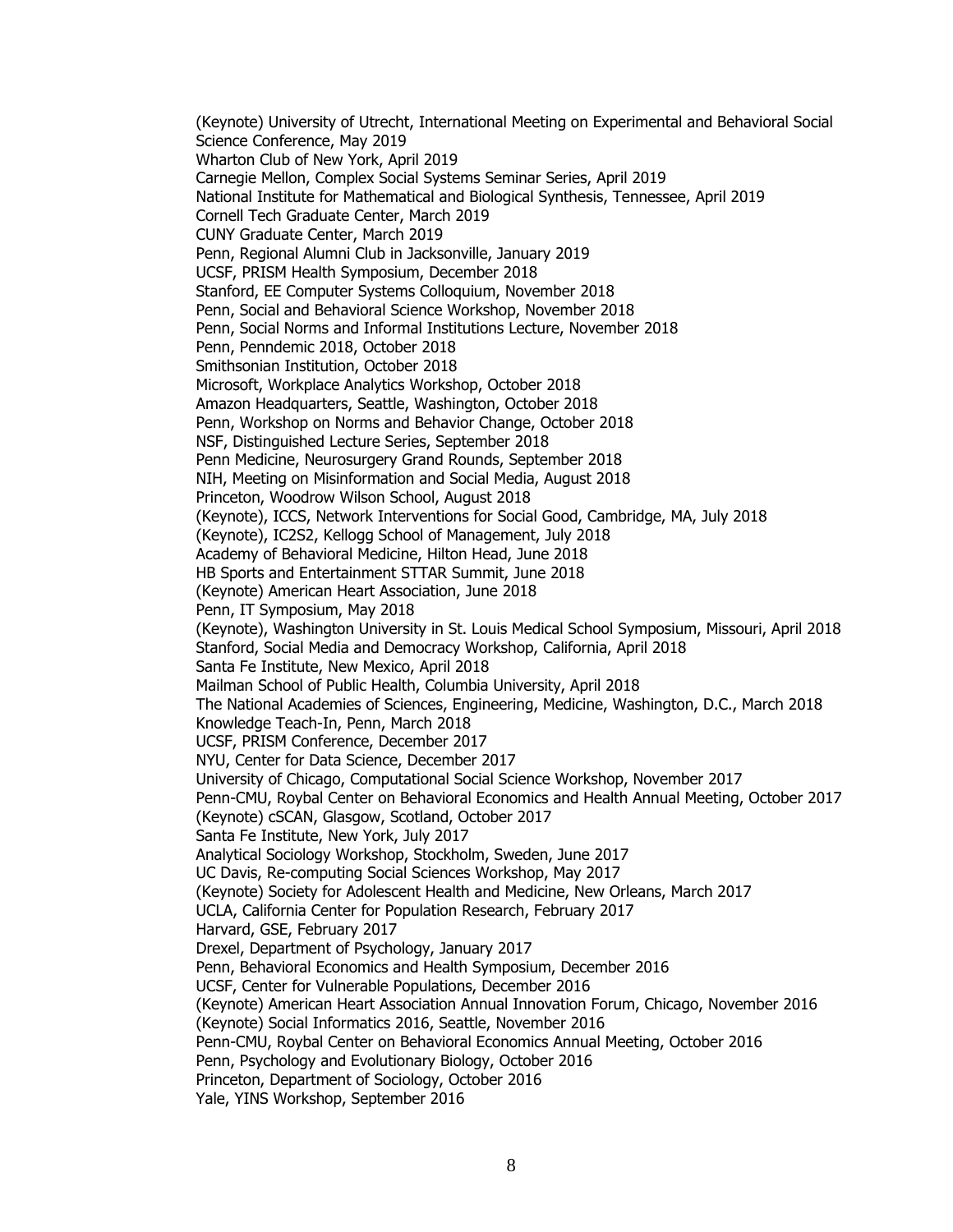Stanford, Department of Psychology, July 2016 (Keynote) Norms, Actions and Games Conference, Toulouse, June 2016 WZB Berlin Science Center, Berlin, June 2016 Sorbonne, Paris, June 2016 Institute for Advanced Study, Sweden, June 2016 Cornell, Department of Communications, April 2016 Duke, Department of Sociology, April 2016 (Keynote) Center for Mathematical Sciences Annual Symposium, Auckland, NZ, February 2016 (Keynote) AAAI & World Wide Web and Population Health (W3PHI), February 2016 Northwestern, Kellogg, January 2016 Microsoft Research, Redmond, WA, January 2016 Penn, Language and Cultural Evolution Workshop, December 2015 Penn, Health Communication Speaker Series, December 2015 Penn, Perelman School of Medicine, December 2015 Penn, Elihu Katz Symposium, November 2015 Penn, Warren Center for Network and Data Sciences, October 2015 Colby, Sociology Seminar, October 2015 Rutgers, Center for Cognitive Science, September 2015 ICA Panel on Computational Social Science, Puerto Rico, May 2015 Northwestern, Institute on Complex Systems, May 2015 USC, Gould School of Law, April 2015 Stanford, Psychology Department, April 2015 Stanford, Media X, March 2015 Stanford, Center for Advanced Study in the Behavioral Sciences, February 2015 Northeastern, Network Science Seminar, February 2015 (Keynote) Center for Mathematical Sciences Annual Symposium, Auckland, NZ, December 2014 Columbia, Department of Sociology, Columbia University, November 2014 NIH, National Cancer Institute, Shady Grove, MD, November 2014 Berkeley, Department of Sociology, October 2014 (Keynote) Johns Hopkins, Bloomberg School of Public Health Symposium, October 2014 Cornell, Computational Social Science Seminar, September 2014 Stanford, Symposium on Computational Social Science, August 2014 Penn, Wharton School, August 2014 Microsoft, New York City, June 2014 McDonnell Foundation, Complex Systems Scholars Symposium, May 2014 Penn, Department of Sociology, April 2014 Stony Brook, Institute for Advanced Computational Science, April 2014 UCLA, Institute for Pure and Applied Mathematics, January 2014 Berkeley, Simons Center for the Theory of Computing, November 2013 Harvard, U.S.-China Health Summit, October 2013 Penn, Behavioral Ethics Seminar, Philosophy Department, October 2013 Penn, Decision Process Seminar, Wharton School, October 2013 (Keynote) R.I.T. Big Data Conference, October 2013 Princeton, NIH RAPIDD Workshop, Epidemiology and Networks, October 2013 ASA, Web-Based Social Science Forum, August 2013 Apple, Cupertino, CA, June 2013 UCSF, Center for Vulnerable Populations, UCSF, May 2013 Scott & White Healthcare, Austin, TX, May 2013 Harvard, Causal Inference Conference, May 2013 U.S. Surgeon General's Office, Program for Health Innovation, April 2013 M.I.T, Future ICT Conference, February 2013 M.I.T., Plenary Speaker, Future of Health and Wellness, February 2013 Yale, School of Public Health, January 2013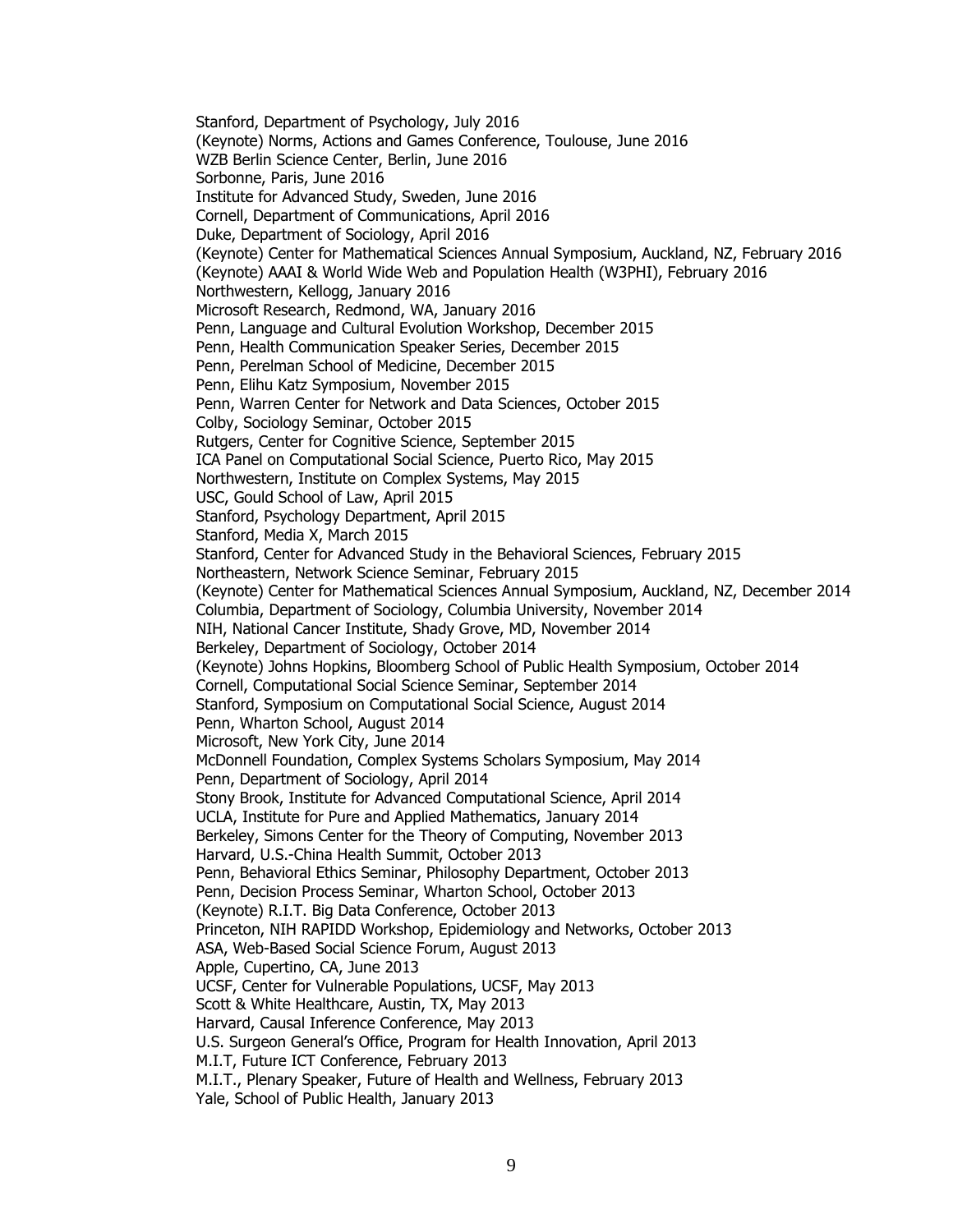National Academy of Sciences, Kavli Frontiers of Science Symposium, December 2012 Penn, Annenberg School of Communications, December 2012 Northeastern, Complex Systems Seminar Series, October 2012 Duke Medical School, October 2012 Johns Hopkins Medical School, October 2012 Yale, Sociology Department, September 2012 Boston U., Health Policy Institute, September 2012 Boston U., School of Management, May 2012 M.I.T., Learning Information Decision Sciences Seminar, May 2012 Santa Fe Institute, Science Board Symposium, May 2012 Stanford, Demography and Population Biology, August 2011 Stanford, Research on Algorithms and Incentives in Networks Seminar, June 2011 Columbia, ISERP Seminar, May 2011 Stanford, Economic Networks Seminar, May 2011 Stanford, IRISS Board of Trustees, May 2011 M.I.T., Europe Conference, Vienna, Austria, March 2011 U. of Chicago, Graduate School of Business, March 2011 Princeton, Department of Sociology, November 2010 M.I.T., Industrial Liaison Program, October 2010 ISI Foundation, Complex Systems Lab, Torino, Italy, June 2010 ESCP Europe Business School, May 2010 U. of Maryland, Center for Scientific Computation & Mathematical Modeling, April 2010 (Keynote) Warwick Medical School, Health Sciences Research Institute, March 2010 Warwick Center for Complex Systems, March 2010 Harvard Business School, February 2010 Northeastern, Department of Physics, February 2010 John Snow, Inc., December 2009 NYU Stern, September 2009 Microsoft Research, July 2009 Institute for Cross-Disciplinary Physics and Complex Systems, July 2009 M.I.T., Media Lab, June 2009 M.I.T., Engineering Systems Design Group, May 2009 Stanford, Department of Sociology, April 2009 Princeton, Woodrow Wilson School, April 2009 Berkeley, Department of Sociology, April 2009 Harvard, Kennedy School of Government, April 2009 M.I.T., Organization Studies Group, April 2009 Harvard, Berkman Center / Harvard Law School, April 2009 M.I.T., Sloan School of Management, February 2009 M.I.T., Industrial Liaison Program, December 2008 Princeton, Economic Sociology Workshop, November 2008 Stanford, Networks Seminar, October 2008 M.I.T., Laboratory for Information and Decision Sciences, October 2008 Harvard, Graduate School of Education, May 2008 Harvard, Graduate School of Education, February 2008 Stanford, Graduate School of Business, January 2008 M.I.T., Sloan School of Management, January 2008 Northwestern, Department of Sociology, December 2007 NYU, Department of Sociology, December 2007 U. of Wisconsin, Department of Sociology, Madison, December 2007 Harvard, Workshop on Applied Statistics, October 2007 Harvard, Culture and Social Analysis Workshop, October 2007 Mediterranean Institute for Advanced Studies, August 2007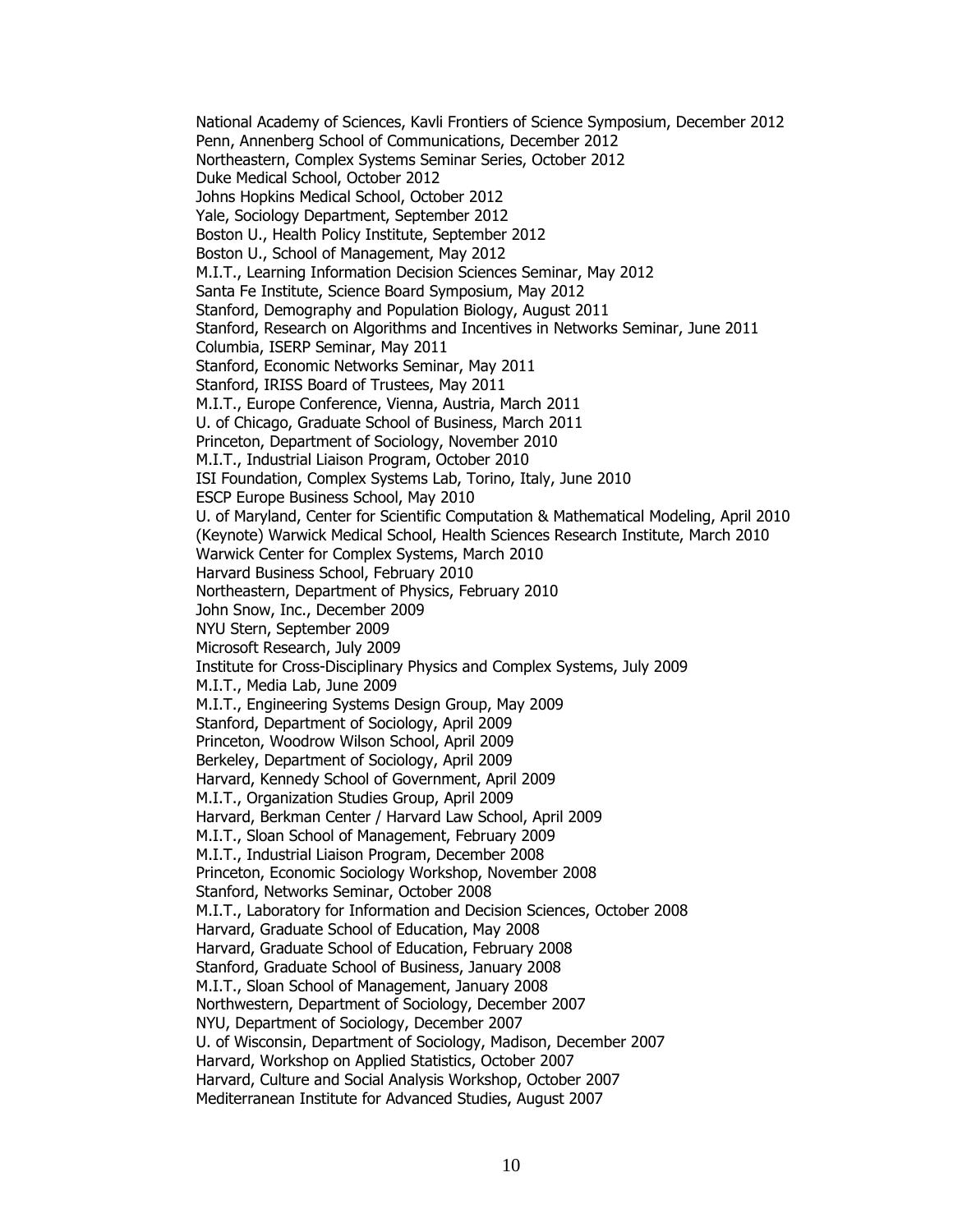M.I.T., Economic Sociology Seminar, September 2006 Santa Fe Institute, July 2006 Princeton, Complex Systems Workshop, May 2006 Columbia, Collective Dynamics Group, September 2005 European Science Foundation International Meeting on Physics of Risk, November 2004

### Selected Conference and Working Group Presentations

"Reduction of race and gender bias in recommendations for clinical treatment using a clinician peer network based intervention in experimental setting," Annual ICA Conference, May 2022. "Influencers and Misinformation," DARPA Studying Long-Tailed Influencer-Enabled Crowd Extremism, October 2021 "Facts or Stories? How to Use Social Media for Cervical Cancer Prevention: A Multi-Method Study and Randomized Controlled Trial of the Effects of Sender Type and Content Type on Message Shares," International Communication Association Conference, May 2019 "Experimental Studies of Critical Mass Dynamics in the Emergence of Social Norms", American Sociological Association, August 2018 "Collective Intelligence in Medical Decision Making", IGNITE Talk, RWJF Pioneer Gathering, NYC, October 2016

"Hacking the System of Networked Social Influence," Wharton School, University of Pennsylvania, December 2015

"Spontaneous Social Conventions," Analytical Sociology Conference, Cambridge, MA, June 2015. "Emergent Social Networks," ASA Mathematical Sociology Regular Session, Denver, August 2012. "Dynamics of Emergent Social Structure," INAS, Columbia University, June 2012.

"New Experiments on Social Behavior," Economic Sociology Working Group, M.I.T. November 2009.

"Free Riding and The Stability of Collective Action" ASA Invited Session on Future Directions in Mathematical Sociology, San Francisco August 2009.

- "Dynamics of Diffusion on Social Networks," ASA Invited Session on Networks, San Francisco August 2009.
- "Diffusion and Network Dynamics," BCNet Workshop: Trends and Perspective in Complex Networks, Barcelona, Spain December 2008.
- "New Theory and Experiments on the Diffusion of Behavior," DIMACS Working Group on Social and Biological Contagion, Rutgers, NJ November 2008.
- "Diffusion of Health Behavior: A Social Network Experiment," Robert Wood Johnson Annual Meeting, Aspen, May 2008.

"New Theory and Experiments in Diffusion Studies," American Sociological Association Annual Meeting, New York City, August 2007.

- "An Experimental Study of Social Diffusion," Robert Wood Johnson Annual Meeting, Aspen, May 2007
- "New Approaches to Diffusion on Social Networks," Robert Wood Johnson Seminar Series, Harvard School of Public Health, March 2007
- "Empirical Implications of Mathematical Models in Sociology," Research Group on Social Epidemiology, Harvard School of Public Health, November 2006.
- "Free Riding and the Strength of Weak Incentives," Inter-Ivy Sociology Conference, Cornell University, March 2006.
- "Complex Contagions and the Weakness of Long Ties," First International Workshop on Games, Networks, and Cascades, New York City, October 2005.
- "Social Networks and Collective Action," Cornell University Sociology Conference, Ithaca, NY, October 2004.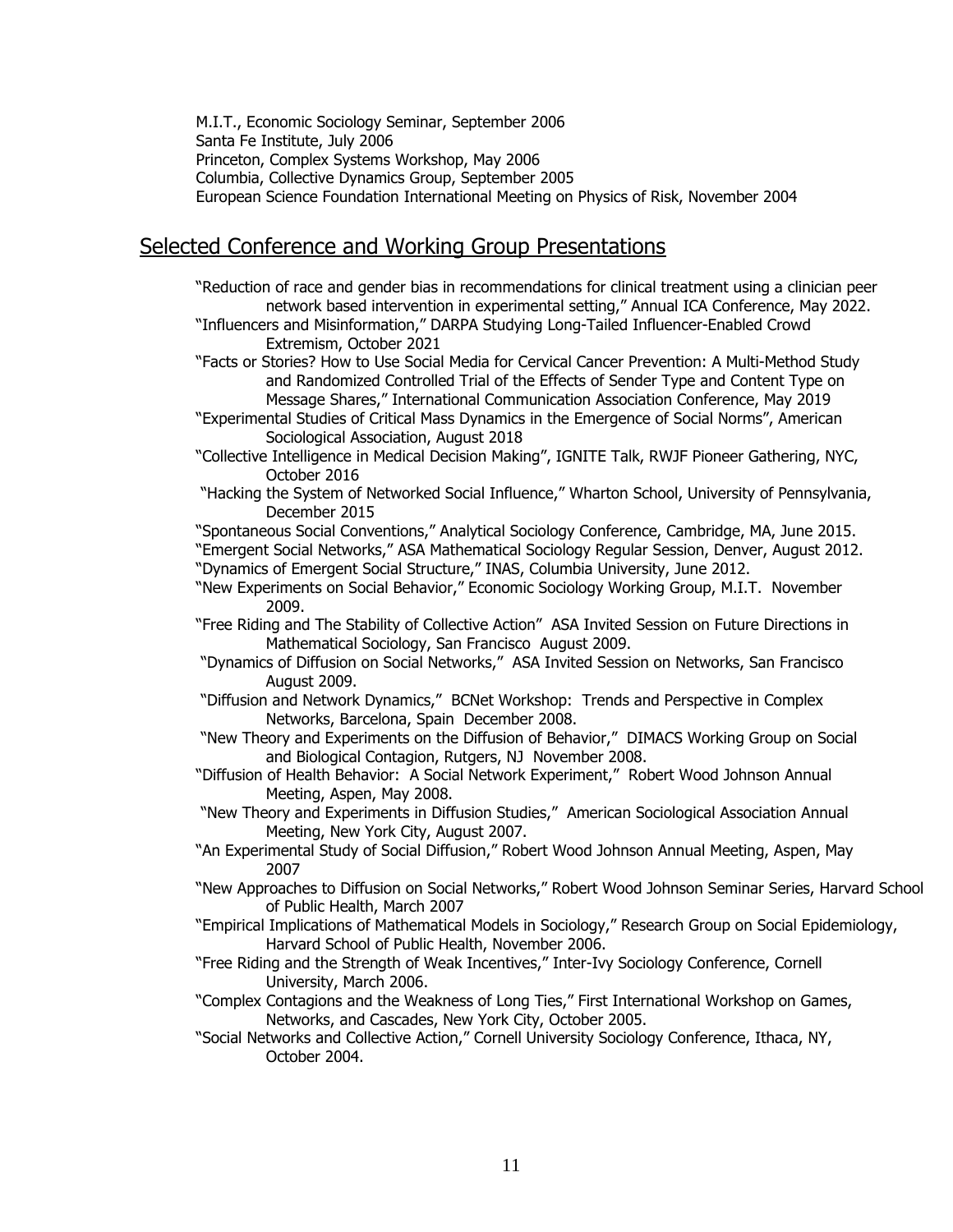- "Purposive, Solidary, and Instrumental Incentives in the Mobilization of American Social Groups" (w/Matt Grossman), Empirical Implications of Theoretical Models (EITM), NSF Workshop, Duke University, July 2004.
- "The Stability of Cultural Diversity on Dynamic Networks," First International Winter School on Physics of Socio-Economic Systems, University of Konstanz, February 2004

### Graduated Ph.D. Advisees

| Doug Guilbeault | Annenberg |      | 2020 Asst. Prof. UC Berkeley       |
|-----------------|-----------|------|------------------------------------|
| Sijia Yang      | Annenberg | 2019 | Asst. Prof. UW Madison             |
| Joshua Becker   | Annenberg |      | 2018 Asst. Prof. Univ. London      |
| Devon Brackbill | Annenberg |      | 2016 Senior Data Scientist, Amazon |
| Jingwen Zhang   | Annenberg |      | 2016 Asst. Prof. UC Davis          |

### Departmental and University Service

University of Pennsylvania

- 2019- Data-Driven Discovery Working Group
- 2019- University Senate Executive Committee
- 2019- Graduate Studies Committee
- 2018- Social and Behavioral Science Initiative
- 2018-9 Digital Media and Technology Committee
- 2018 Tenure Review Committee
- 2017 Ph.D. Admissions Committee
- 2017- Affiliated Faculty, Penn LDI, Center for Health Incentives and Behavioral Economics
- 2016- Mentoring Faculty, Master of Behavioral and Decision Sciences Program
- 2015- Tenure Review Committee
- 2015 Speakers Series Committee
- 2014 Co-Organizer (with Shawndra Hill), Warren Center Symposium
- 2013 Co-Organizer, Warren Center Distinguished Lecture Series
- 2013 Faculty Member, Warren Center for Network and Data Sciences
- 2013 University Committee on Research (Alternate)

M.I.T.

- 2012-13 Member, M.I.T. Committee on Curriculum Design
- 2012-13 Co-Organizer (with Ozge Karanfil), System Dynamics Society Colloquium
- 2011-12 Member, M.I.T. Faculty Reappointment Subcommittee
- 2011-12 Scientific Advisory Committee, Workshop on Information and Decision in Social Networks
- 2008-12 Organizer, Social Dynamics Seminar, M.I.T./Harvard University
- 2009-12 System Dynamics and Economic Sociology Ph.D. Recruitment Committees

### Professional Service

- 2021- Scientific Advisory Board, Starling Trust
- 2020- Editorial Board, Social Psychological Quarterly
- 2020-2 James S. McDonnell Foundation Advisory Panel
- 2018 Rationality and Society Awards Committee, ASA
- 2018 Organizer, ASA Pre-Conference on Computational Sociology
- 2017-19 IC2S2 Program Committee Member
- 2017 Mathematical Sociology Awards Committee, ASA